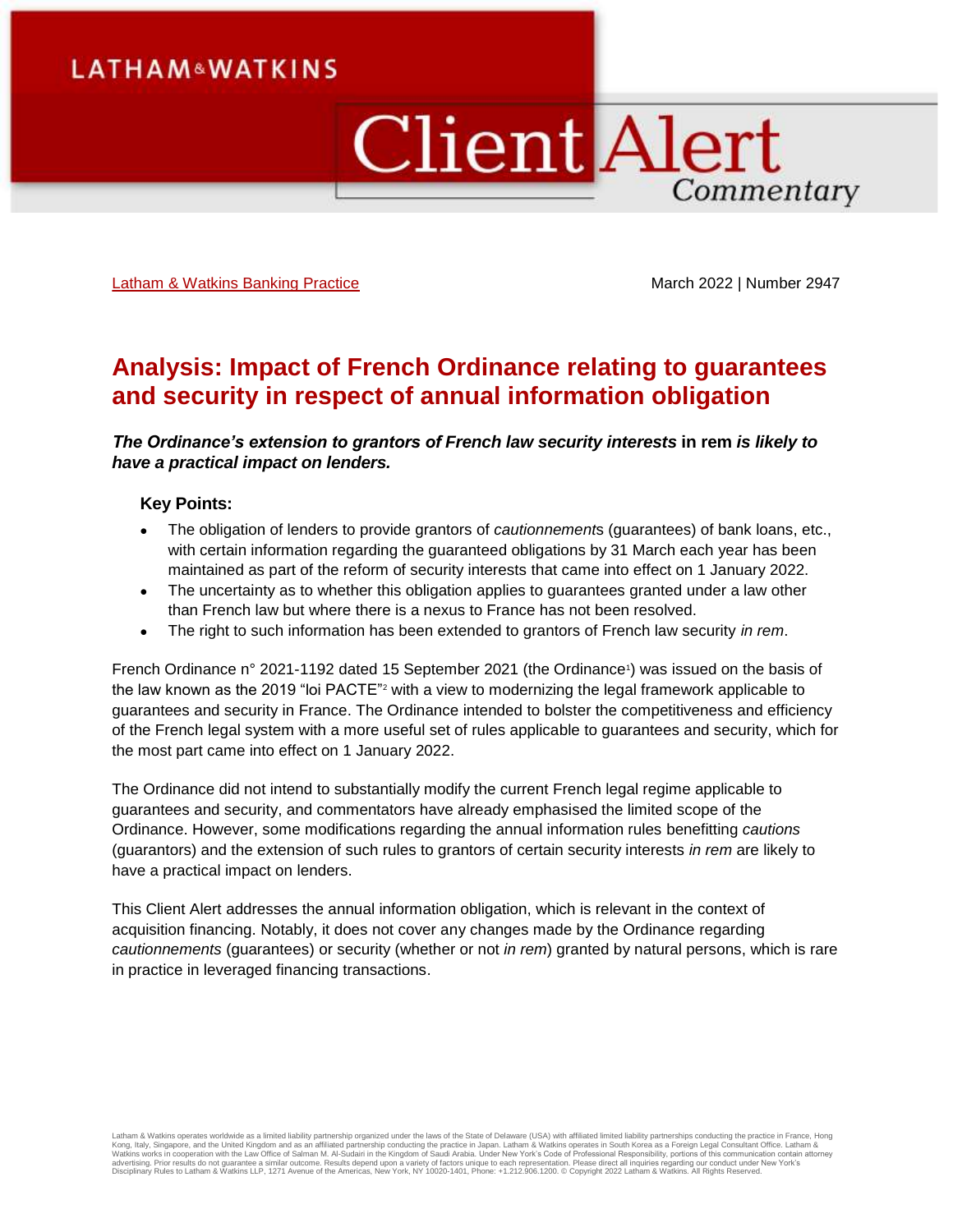# **Undertaking re annual information of** *cautions* **(guarantors)**

A *cautionnement* is a form of personal guarantee of the payment obligations of a primary obligor, which is regulated by articles 2288 to 2320 of the French Civil Code. It is distinct from *garanties à première*  demande (first demand guarantees)<sup>3</sup> and *lettres de confort* (letters of comfort),<sup>4</sup> the regimes of which were not changed by the Ordinance.

The beneficiary of a *cautionnement* (guarantee) must deliver, at its own costs, to the *caution* (guarantor) at the latest on 31 March of each year information relating to the amount of principal, interest, and ancillary amounts due by the debtor under the primary, guaranteed obligation as at 31 December of the immediately preceding year, as well as the date of expiry of its obligations.

This obligation applies where the *cautionnement* (guarantee) is granted by an entity in favour of banks (*établissements de credit*) or financing companies (*sociétés de financement*) to secure any "financial accommodation" (*concours financier*) granted to a business.<sup>5</sup>

Participants in the leveraged finance market had long hoped that, as part of the reform and modernisation of French security interests law, the above information obligations would be limited to natural persons, or to natural persons acting as consumers/not in the course of their business. However, the Ordinance dashed this hope.

Where the information is not provided as above, the beneficiary of the *cautionnement* (guarantee) loses the right to claim interest and other ancillary amounts that accrued between the period from the date on which the previous information was provided until the date on which the obligation is satisfied. In addition, as between the *caution* (guarantor) and the beneficiary of the *cautionnement* (guarantee), payments of any kind made by the principal debtor to the beneficiary of the *cautionnement* (guarantee) during such period shall reduce *pro tanto* the principal amount guaranteed by the *caution* (guarantor) in priority to interest and other ancillary guaranteed amounts.<sup>6</sup>

This information obligation has existed for decades. It was previously found in several codes and laws,<sup>7</sup> and the primary relevant change made by the 2021 legal reform has been to include it in a new, single article of the French Civil Code.<sup>8</sup>

Article 2302 of the French Civil Code, which sets out such information undertaking, refers to any *cautionnement* that is granted by an entity in favour of banks (*établissements de credit*) or financing companies (*sociétés de financement*) to secure any "financial accommodation" (*concours financier*) granted to a business. Although to our knowledge no case law has ever confirmed this point, the references to lenders qualifying as *établissements de credit* or *sociétés de financement*, as well as to the form of financing that qualifies as *concours financier*, should exclude the application of such information obligation to *cautionnements* granted in the context of a bonds issuance.

# **Scope of information undertaking in an international context**

Market participants often question whether the annual information obligation in favour of *cautions* should apply where, although the guarantee is not governed by French law, it provides in substance for credit support of the same substance as a French law governed *cautionnement*, and there is a nexus to France (e.g., the guarantor is a French company or the lender is a French bank or acting through a branch located in France).

In this respect, the French Minister of Justice gave a statement before the French Parliament in 1985<sup>9</sup> to the effect that such rules should be considered as forming part of French "international public order",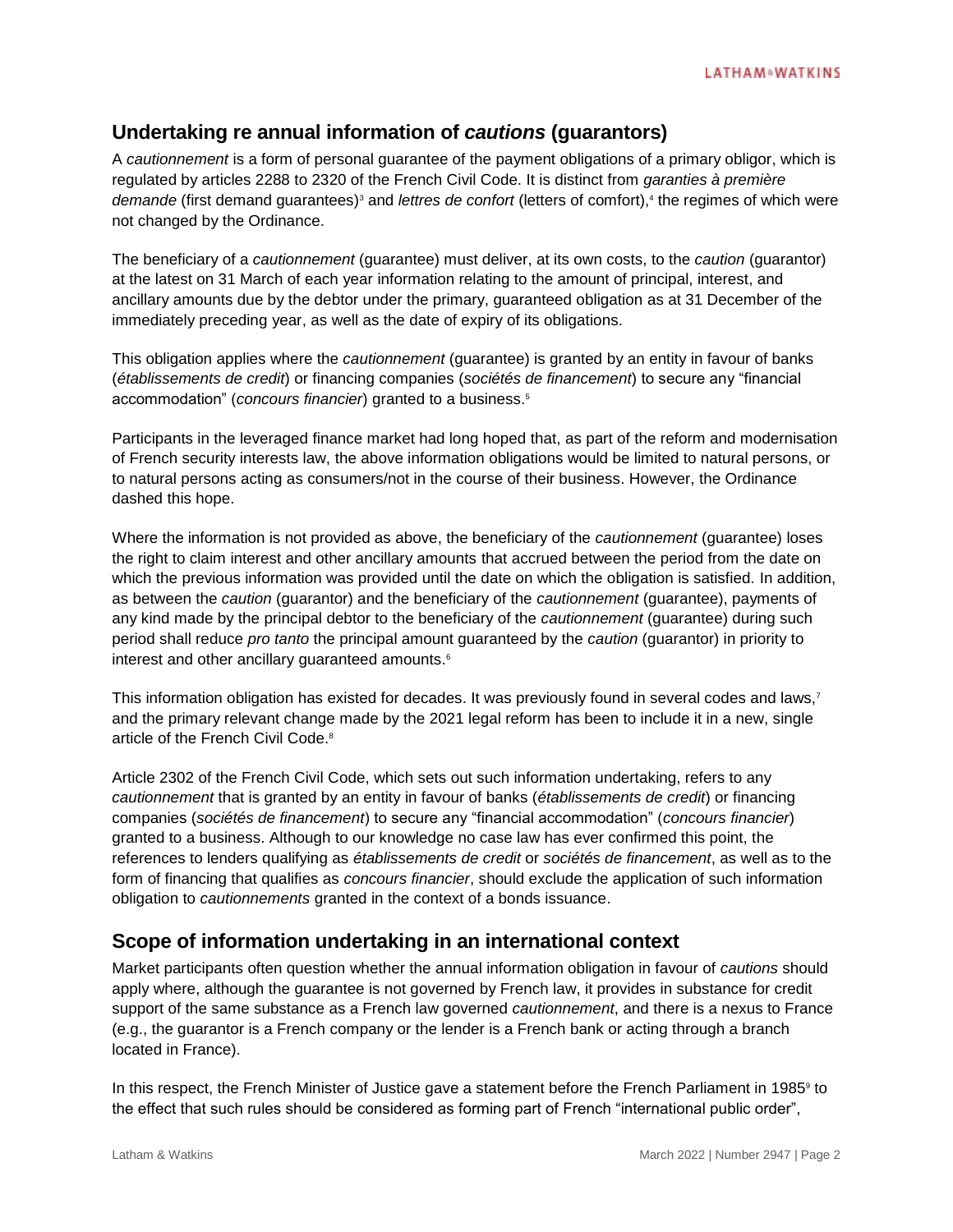which would mean that these rules are to apply to protect French persons where there is a nexus to France, even though the guarantee is not governed by French law. This statement has never been officially contradicted.

*Contra*, one can argue that the information obligation under article 2302 of the French Civil Code applies to a guarantee obligation that is a *cautionnement* (regulated by articles 2288 to 2330/Chapter 1 of a subsection of the French Civil Code). Indeed, there is consensus that it does not apply to:

- a *garantie à première demande* (first demand guarantee), which is regulated by article 2321 of the French Civil Code and is in a different chapter of that subsection, nor
- a *lettre de comfort* (letter of comfort, which catches a wide-ranging variety of contractual credit support features, some of which can be tantamount to guarantee obligations), which is regulated by article 2322 of the French Civil Code and also is in a different chapter of that subsection.

By the same token, it would be expected that a guarantee obligation created under a foreign legal system — even though it may create credit support obligations that in substance are similar to those arising under a French law *cautionnement* — is also not concerned by the information obligation, since by definition it is not regulated by articles 2288 to 2320 of the French Civil Code.

In terms of case law, certain French courts (such as the Colmar Court of Appeal in 2014<sup>10</sup> and the French *Cour de cassation* (Supreme Court) in 201511) have held, in accordance with Rome I principles, that certain legal requirements applicable to French *cautionnements* are not applicable where the parties have not chosen to govern their contractual relationship by French law and the nexus to France is not sufficient. However, within the French civil law system, these decisions — while of important weight — do not constitute binding precedents, and one cannot rule out that French courts could take a different position on the same issue in the future. Further, scholars have expressed conflicting positions in this respect. 12

Many market participants believe that this should be the correct position, and that the information obligation should not apply to guarantees that are not governed by French law. However, there is no absolute certainty in this respect.

## **Extension of information obligation to security providers**

The Ordinance extended the information obligation requirement applicable to guarantors to encompass security providers granting security interests *in rem* (i.e., for third-party debt, where the security provider is not otherwise liable for the primary obligation). 13

The official Report to the President of the French Republic, which accompanies the Ordinance, explains that this extension is justified by the fact that the security is given by the security provider for the debtor's obligations, and thus deserves an equivalent level of protection as if it were acting as *caution* (guarantor).<sup>14</sup>

Where the security interest *in rem* is granted under French law, the information obligation should be applicable without any doubt (and without any debate as the one applicable to guarantees subject to foreign law) (cf. above).

The situation is less clear where security *in rem* is granted under a foreign (non-French) law, but there is a nexus with France (such as a French grantor).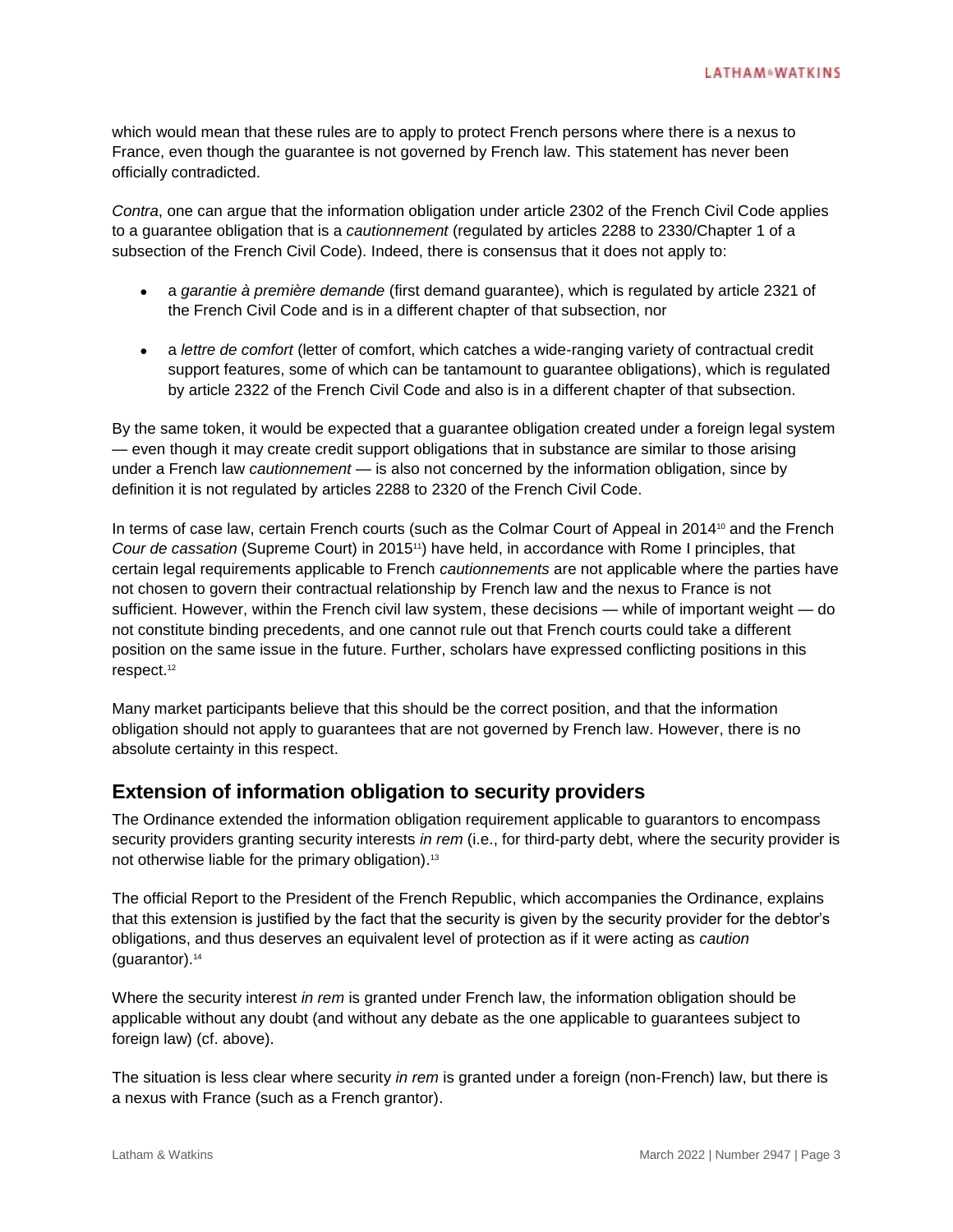If you have questions about this Client Alert, please contact one of the authors listed below or the Latham lawyer with whom you normally consult:

#### **[Lionel Dechmann](https://www.lw.com/people/lionel-dechmann)**

[lionel.dechmann@lw.com](mailto:rick.frenkel@lw.com) +33.1.40.62.21.14 Paris

#### **[Xavier](http://www.lw.com/people/matthew-moore) [Farde](https://www.lw.com/people/xavier-farde)**

[xavier.farde@lw.com](mailto:matthew.moore@lw.com) +33.1.40.62.23.12 Paris

#### **[Carla-Sophie Imperadeiro](https://www.lw.com/people/Carla-SophieImperadeiro)**

carla-sophie.imperadeiro@lw.com +33.1.40.62.29.31 Paris

#### **[Etienne Gentil](https://www.lw.com/people/etienne-gentil)**

[etienne.gentil@lw.com](mailto:matthew.moore@lw.com) +33.1.40.62.21.25 Paris

#### **[Michel Houdayer](https://www.lw.com/people/michel-houdayer)**

[michel.houdayer@lw.com](mailto:matthew.moore@lw.com) +33.1.40.62.28.75 Paris

#### **You Might Also Be Interested In**

[What Is the Latest News on France's Restructuring and Insolvency Law Reforms?](https://www.lw.com/thoughtLeadership/what-is-the-latest-on-france-restructuring-and-insolvency-law-reforms)

[France Publishes Restructuring and Insolvency Law Reform Ordinance](https://www.lw.com/thoughtLeadership/france-publishes-restructuring-and-insolvency-law-reform-ordinance)

Client Alert is published by Latham & Watkins as a news reporting service to clients and other friends. The information contained in this publication should not be construed as legal advice. Should further analysis or explanation of the subject matter be required, please contact the lawyer with whom you normally consult. The invitation to contact is not a solicitation for legal work under the laws of any jurisdiction in which Latham lawyers are not authorized to practice. A complete list of Latham's Client Alerts can be found at [www.lw.com.](http://www.lw.com/) If you wish to update your contact details or customize the information you receive from Latham, [visit our subscriber page.](https://www.sites.lwcommunicate.com/5/2399/forms-english/subscribe.asp)

#### **Endnotes**

 $\overline{a}$ 

<sup>1</sup> Ordonnance n° 2021-1192 dated 15 September 2021 - https://www.legifrance.gouv.fr/jorf/id/JORFTEXT000044044441. An "ordonnance" (ordinance) is a regulation prepared by the government on the basis of authority delegated to it by Parliament and which will have the force of law.

<sup>2</sup> Law no 2019-486 dated 22 May 2019 "*relative à la croissance et la transformation des entreprises*", article 60 https://www.legifrance.gouv.fr/jorf/article\_jo/JORFARTI000038496205.

<sup>&</sup>lt;sup>3</sup> Regulated by article 2321 of the French Civil Code.

<sup>4</sup> Regulated by article 2322 of the French Civil Code.

<sup>5</sup> New article 2302 of the French Civil Code.

<sup>6</sup> New article 2302 of the French Civil Code.

<sup>7</sup> Cf. article L. 313-22 of the French Monetary and Financial Code, Law n° 94-126 dated 11 February 1994, article 2293 of the French Civil Code and article L. 333-2 of the French Consumer Code.

<sup>8</sup> New article 2302 of the French Civil Code.